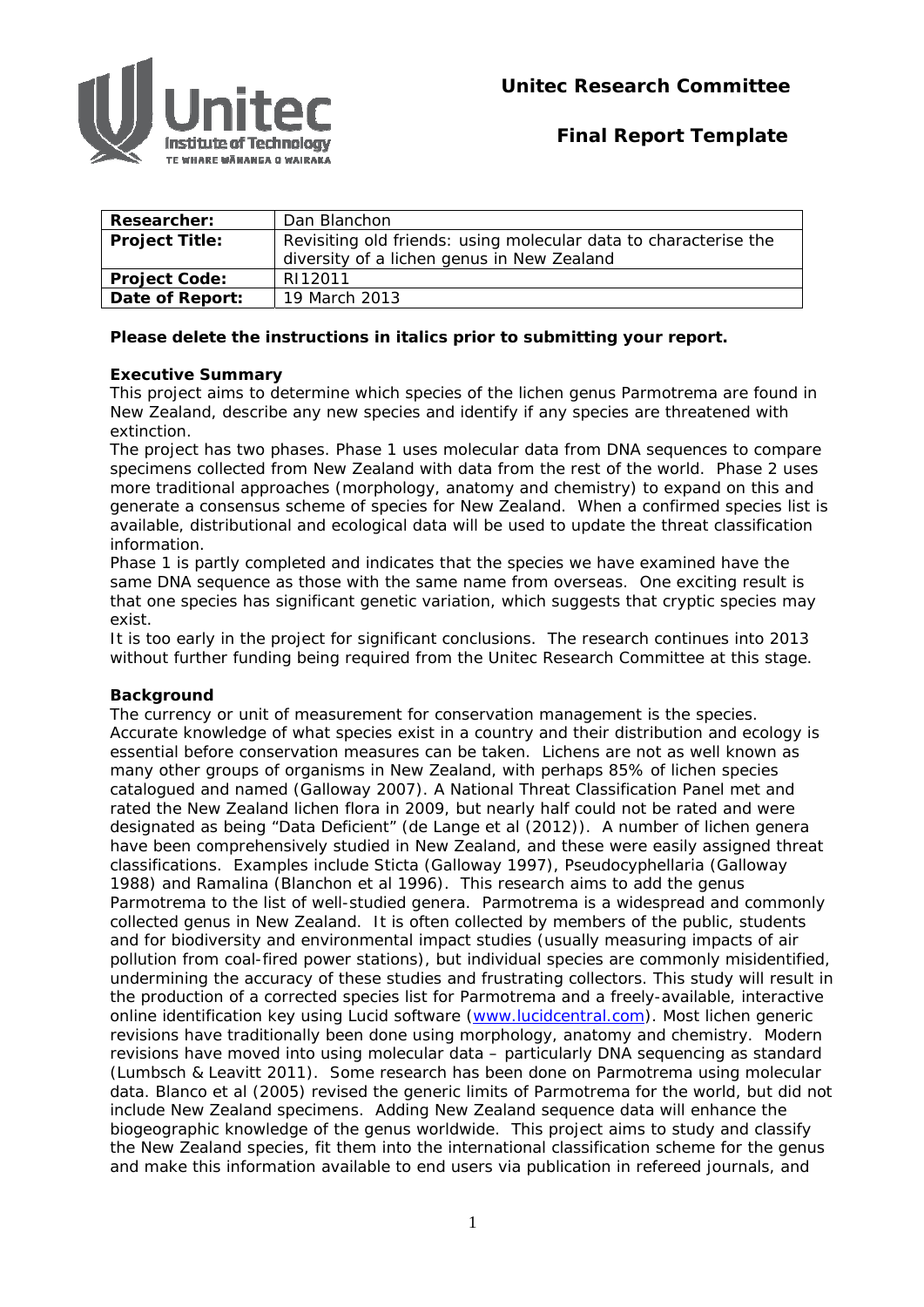online on the Manaaki Whenua Landcare Research website (Flora of New Zealand series) and Lucid keys.

# **Aims and Objectives**

- 1. What species of the lichen genus *Parmotrema* are found in New Zealand?
- 2. Are there any new, undescribed species of the lichen genus *Parmotrema* found in New Zealand?
- 3. Are any species of *Parmotrema* threatened?

# **Methodology**

# **Phase 1: Molecular study (2012-2013)**

A modern lichen taxonomic revision of a genus requires multiple samples from different geographic locations of each species being studied. Fresh material from around New Zealand of each species and suspected species in *Parmotrema* has been collected for DNA extraction and production of molecular data (material less than 1 year old is best for DNA work). The chief investigator collected specimens from Auckland, Northland and Waikato (day trips), and specimens were obtained from East Cape, some northern offshore islands and Otago (as different species are found there), supplemented with collections from colleagues in universities elsewhere. DNA has been extracted from selected specimens  $(5+)$ per species). DNA amplification (PCR) is performed on DNA samples using fungal primers for the ITS and IGS spacers. PCR products are purified and sent to Massey University, Palmerston North for sequencing (Unitec does not have sequencing facilities). Sequences are being aligned and analysed (including foreign sequences supplied by Pradeep Divakar) using Geneious software. These techniques have recently been successfully used by part of this research team at Unitec and routinely by Thorsten Lumbsch and Pradeep Divakar. It is likely that 150+ specimens will need to be sequenced.

# **Phase 2: Morphology, anatomy and chemistry (2013-2014)**

The same lichen specimens have been preserved as voucher specimens in the Unitec Herbarium. These can then be used for morphological, anatomical and chemical studies (using thin layer chromatography, a technique routinely used by the chief investigator at Unitec).

An extensive range of specimens are preserved at the Herbarium of the Auckland Institute and Museum, and can be studied there. Further material can be loaned from other herbaria around New Zealand. It will be necessary to examine several thousand dried herbarium specimens. An extensive source of vital literature has been offered by Dr David Galloway (Landcare Research).

Molecular, morphological and chemical data will be combined to produce a robust idea of the diversity within *Parmotrema* in New Zealand and how this compares with other international studies. It is likely that some species will have name changes and it may be necessary to name new species for New Zealand. Once the names are known, it will be possible to decide if any species are threatened, using Department of Conservation guidelines.

Important morphological, anatomical and chemical characters will be identified and entered into Lucid Builder software. Photographs will be taken over the course of the study and also entered into the program. The Department of Natural Sciences is already planning to purchase Lucid.

We asked for funding for Phase 1, but some aspects of Phase 2 were done at the same time. Phase 2 is not likely to require significant extra funding – mainly time (thin layer chromatography is already set up and being performed at Unitec).

## **Outcomes/findings**

We have collected or otherwise obtained around 180 specimens of *Parmotrema* from around the country. Of these, around 50 have had DNA extracted and stored. Of these, we have generated 48 DNA sequences from 6 species, and have completed DNA extraction for three species (we aim to have 5 samples for each species across a geographic spread).